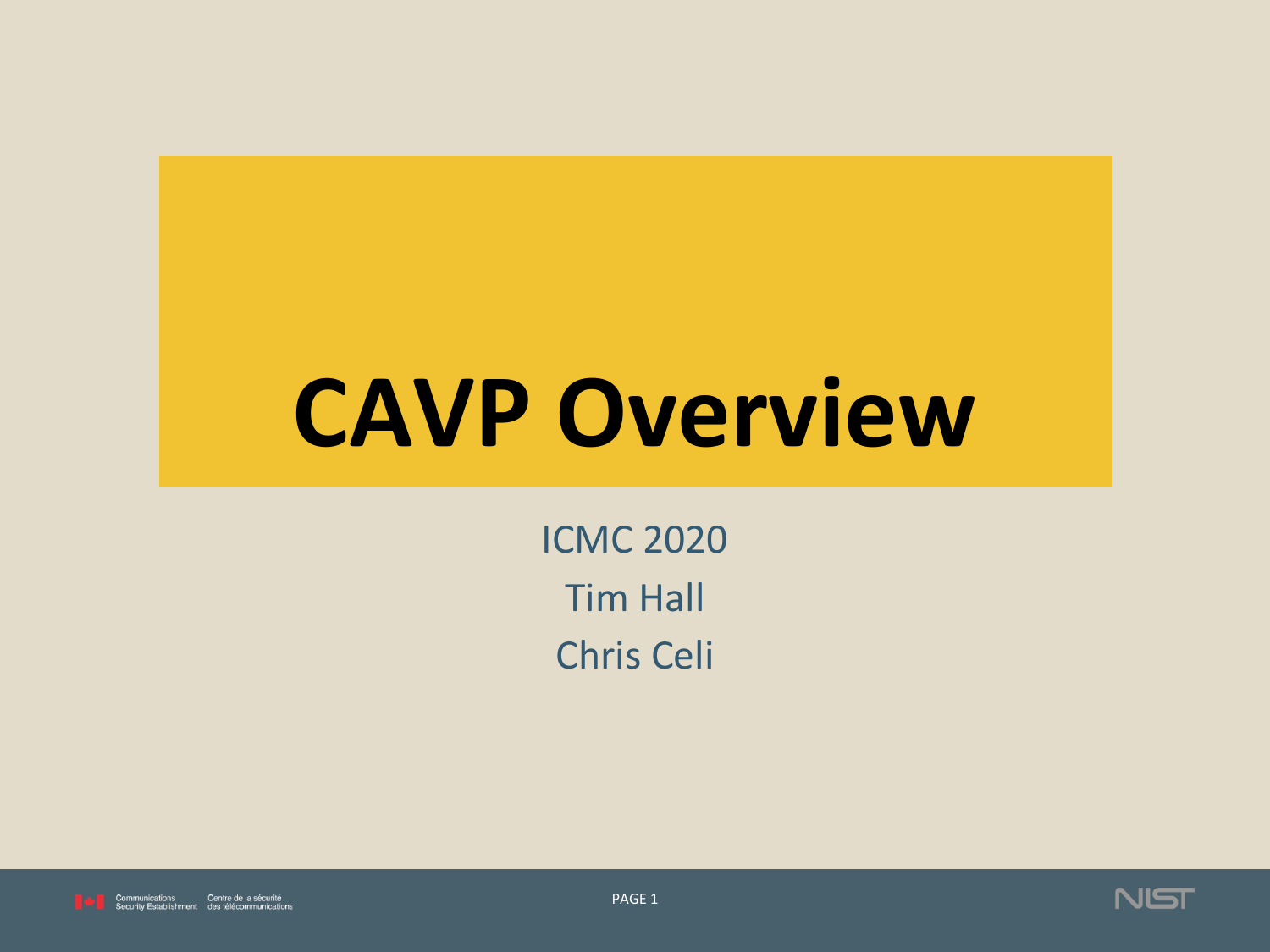

#### **Topics**

- FY 2020 Highlights
	- Number of Validations
	- CAVS Retirement on 30 June 2020
	- $-$  Extensions and Waivers
	- Testing of SP 800-56Ar3/-56Br2/-56Cr1,2
- **FY 2021 Plans** 
	- Documentation and Guidance
	- Support for Prerequisites, Billing and ITAR
	- Better Testing and Integration
	- Staff updates

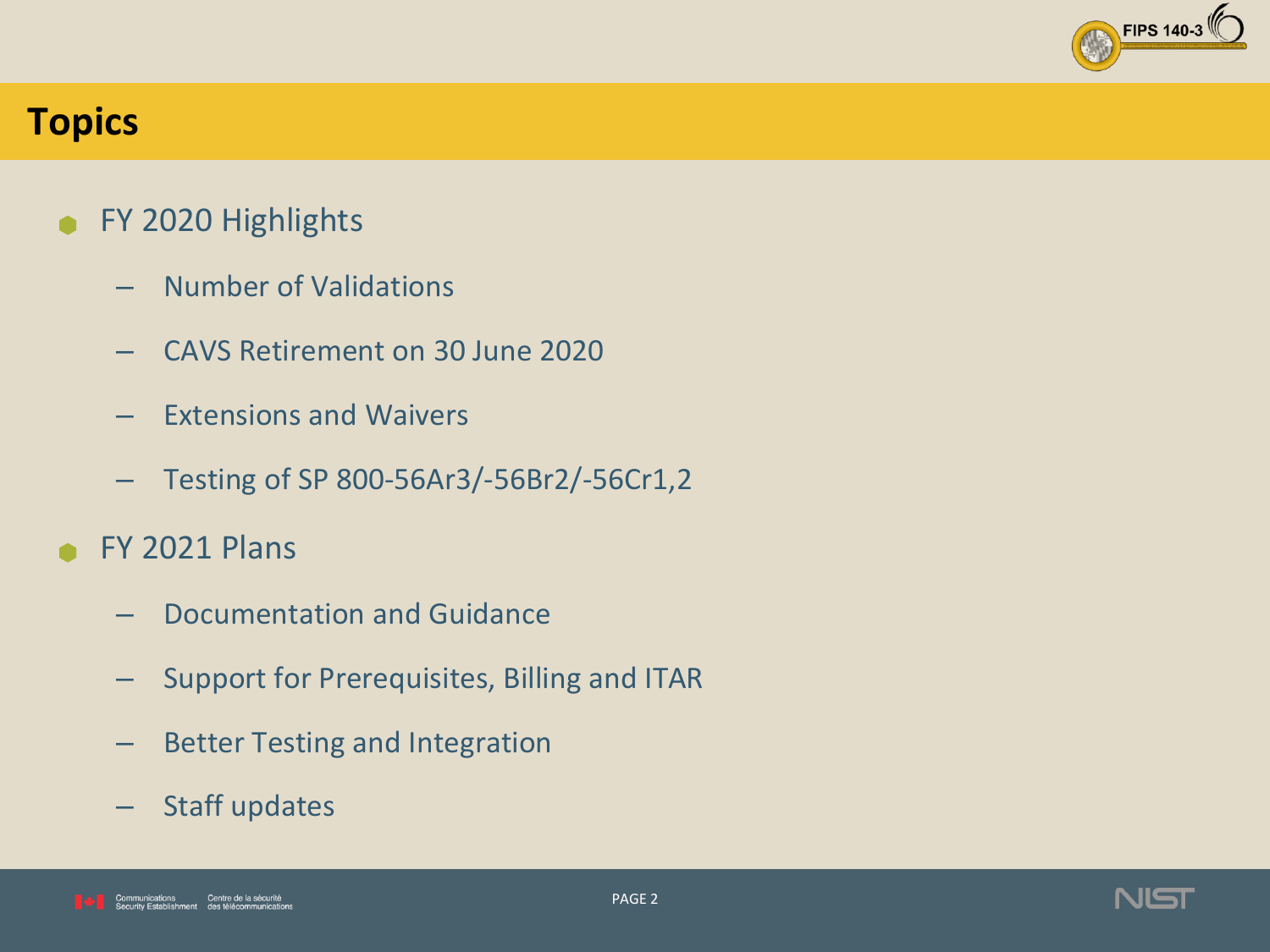

## **Algorithm Validations by Month for FY 2020**





PAGE 3

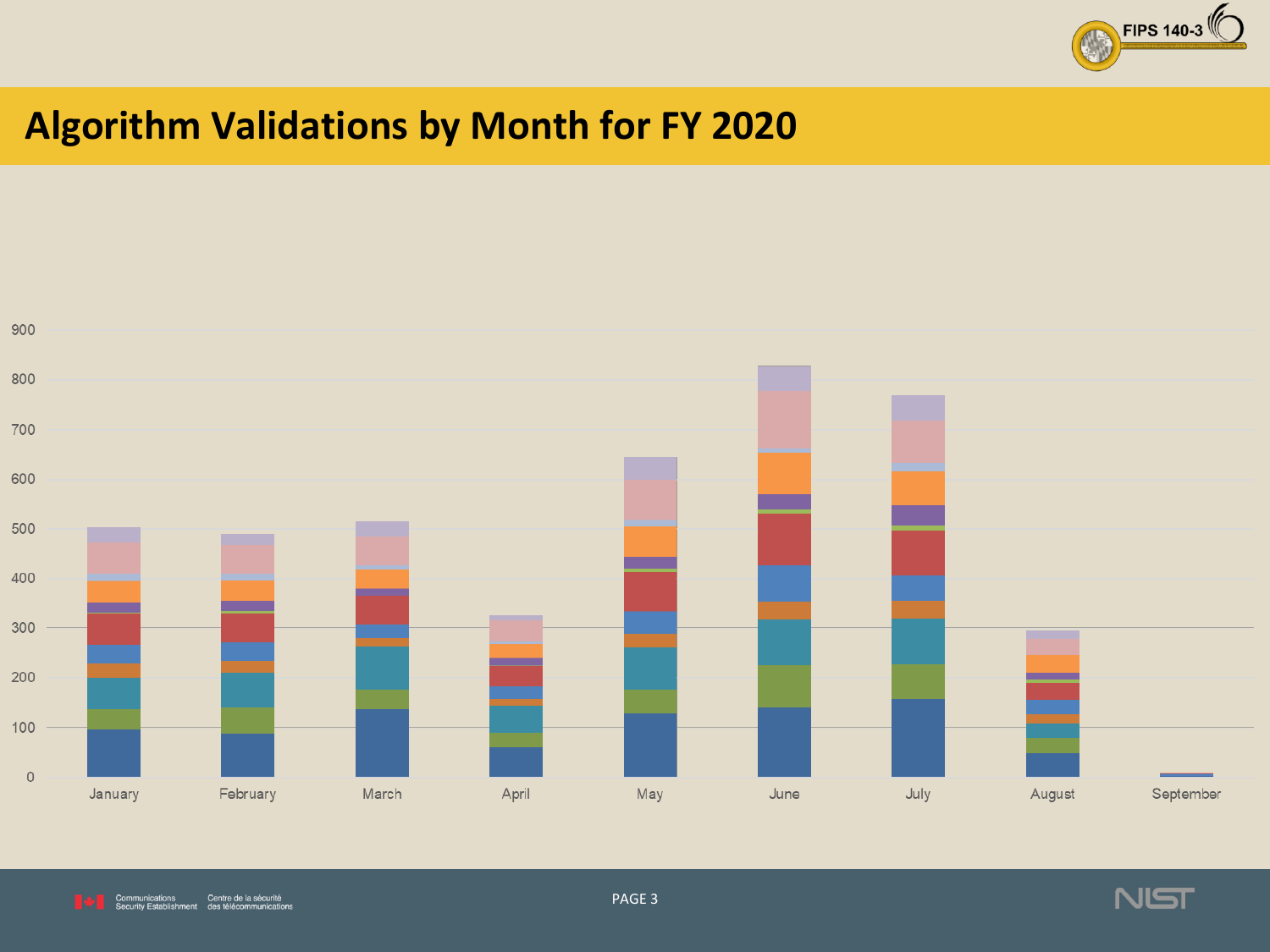

#### **Algorithm Validations over 25 Years**





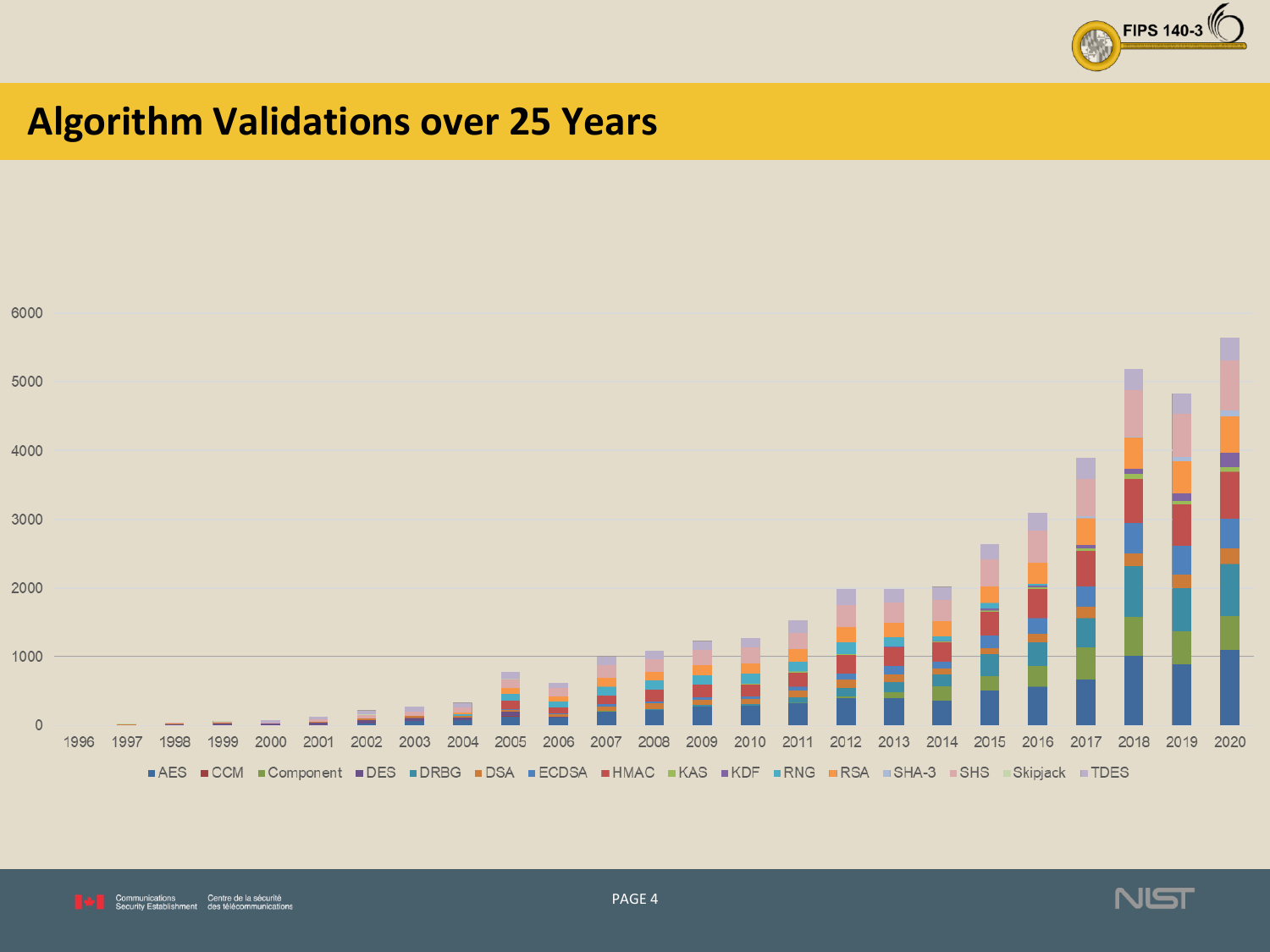

#### **CAVS Retirement on 30 June 2020**

- Retirement date announced in October 2019
	- CAVS (semi-)retired on 30 June 2020
	- ACVTS preferred for algorithm testing
	- $-$  No billing for ACVP vector sets for remainder of FY 2020
- Extensions and Waivers for CAVS
	- **ITAR using CAVS until 30 September 2020**
	- In support of module validation reports, e.g., in coordination
	- General waiver until 30 September 2020

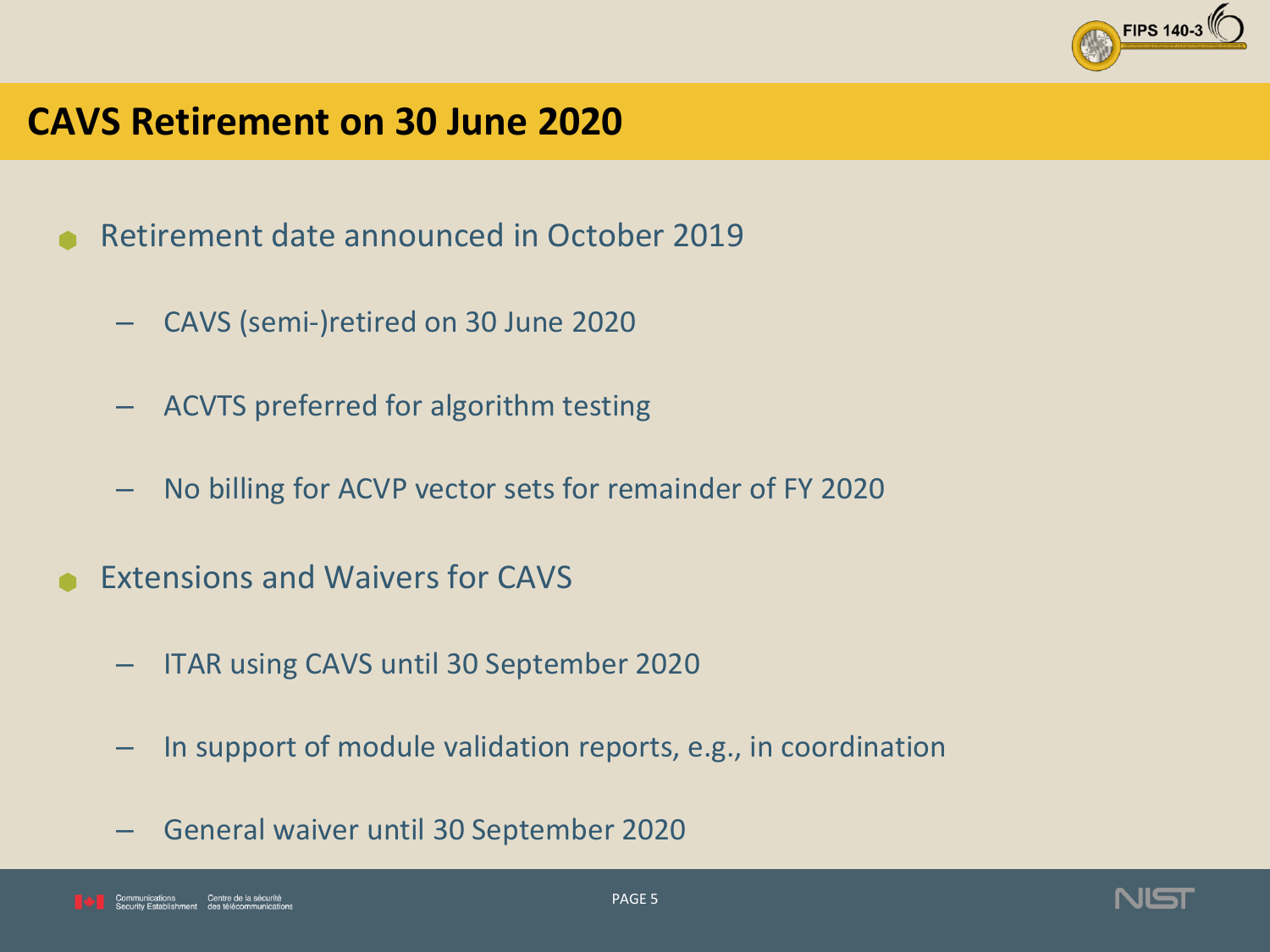

#### **SP 800-56A Rev 3, 56B Rev 2 and 56C rev 2 on ACVTS Prod**

- Testing for latest versions of key establishment schemes by 30 September
- SP 800-56A Rev 3: Key establishment using DLC, i.e., FFC and ECC
	- $-$  full key agreement scheme (KAS) testing, including KDF and optional KC
	- $-$  KAS-SSC only
- SP 800-56B Rev 2: Key establishment using IFC, i.e., RSA
	- $-$  full key agreement scheme (KAS) testing, including KDF and optional KC
	- $-$  KAS-SSC only
- SP 800-56C Rev 1, 2: KDFs for use in approved key establishment schemes
	- One-step KDF
	- $-$  Two-step KDF, including HKDF
	- Testing for above as part of KAS and standalone
- TLS v1.3 KDF testing on ACVTS Demo
	- maps to SP 800-133 Rev 2, SP 800-56C Rev 2 and SP 800-108

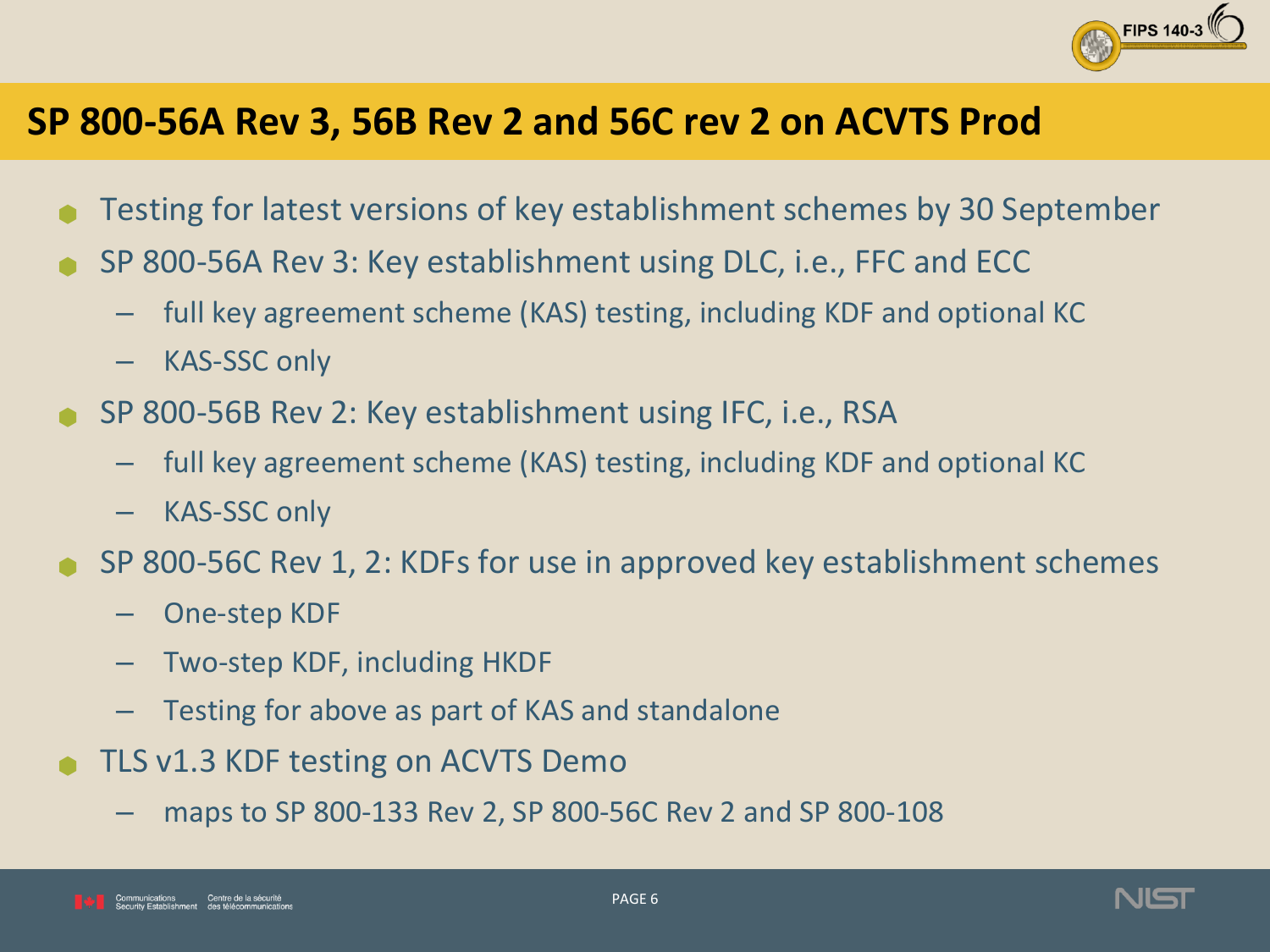

#### **FY 2021 Plans and Priorities**

- More user documentation
	- "How-tos" both text and video
- $\bullet$  Updates to programmatic guidance
	- CAVP FAQ last updated in May 2016
- **ITAR using ACVTS** 
	- $-$  Initially a partially manual process, using nfiles
	- Move to fully automated

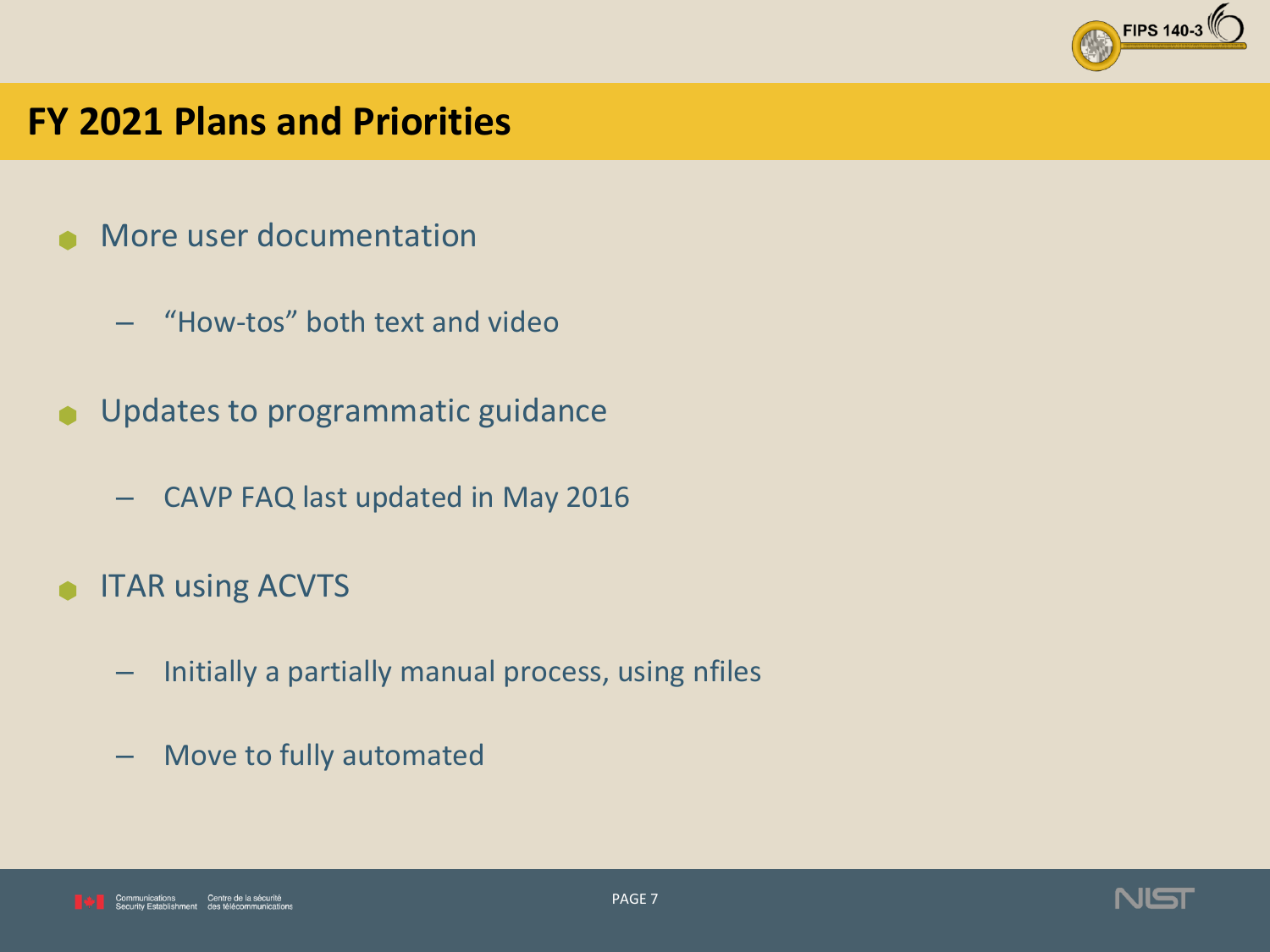

### **FY 2021 Plans and Priorities (2)**

- CSRC (csrc.nist.gov) updates
	- Updated validation listing format
	- Endpoint returning JSON for a validation
- **Billing** 
	- 100 vector set and 500 vector set bundles
	- Unlimited annual subscription
- **Prerequisites** 
	- Update and clarify
	- $-$  Move from registration to certify

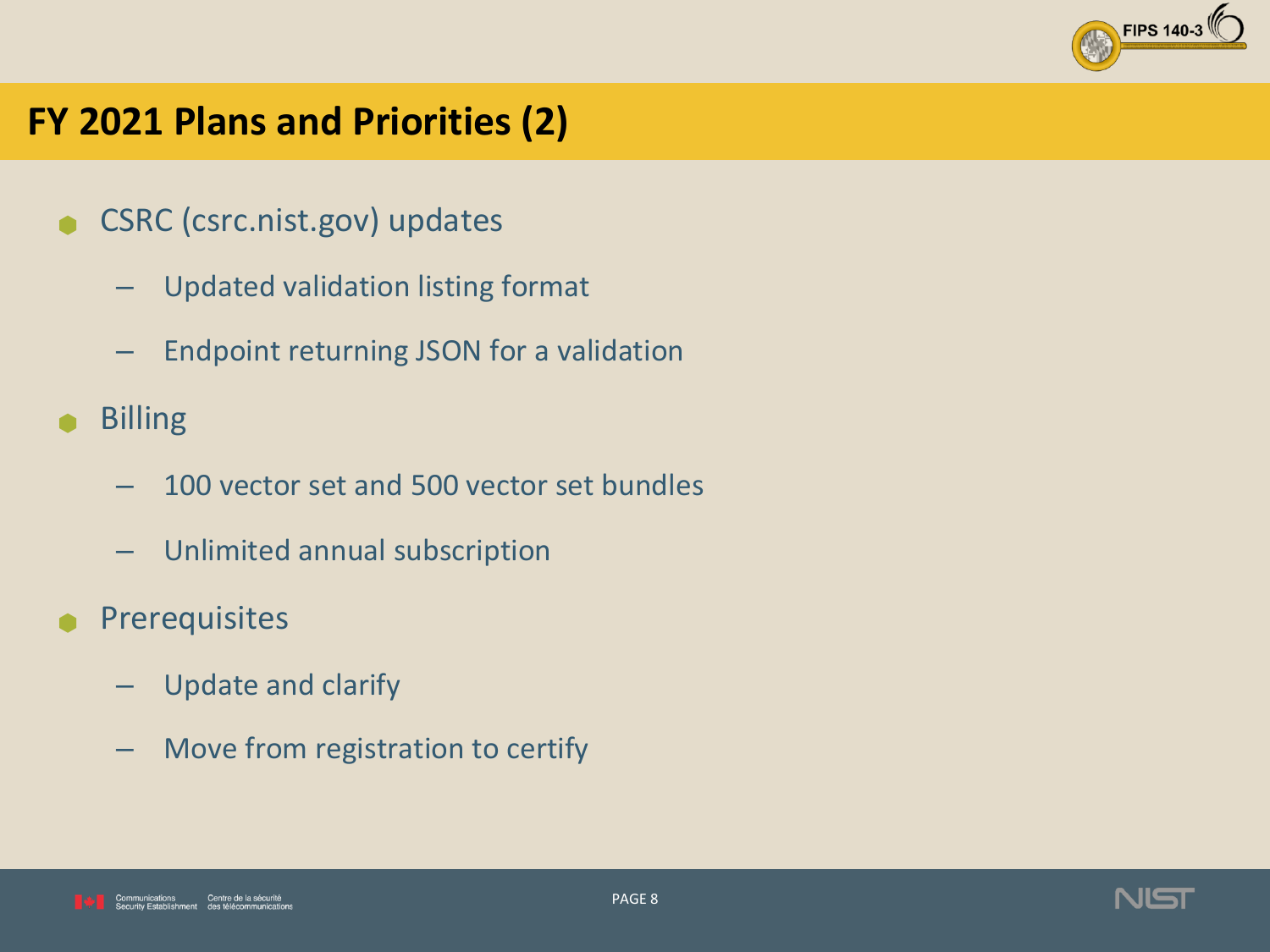

### **FY 2021 Plans and Priorities (3)**

- New testing
	- Large message SHA test
	- Research into tests with known (and better) coverage metrics
- Integration with Web Cryptik and Resolve
	- Automate matching and checking algorithm validations on certificates
- Staff updates
	- Tim Hall, acting STVM group manager, will remain as CAVP PM
	- Chris Celi to ESVTS and research topics
	- Ben Livelsberger taking on Tech Lead role